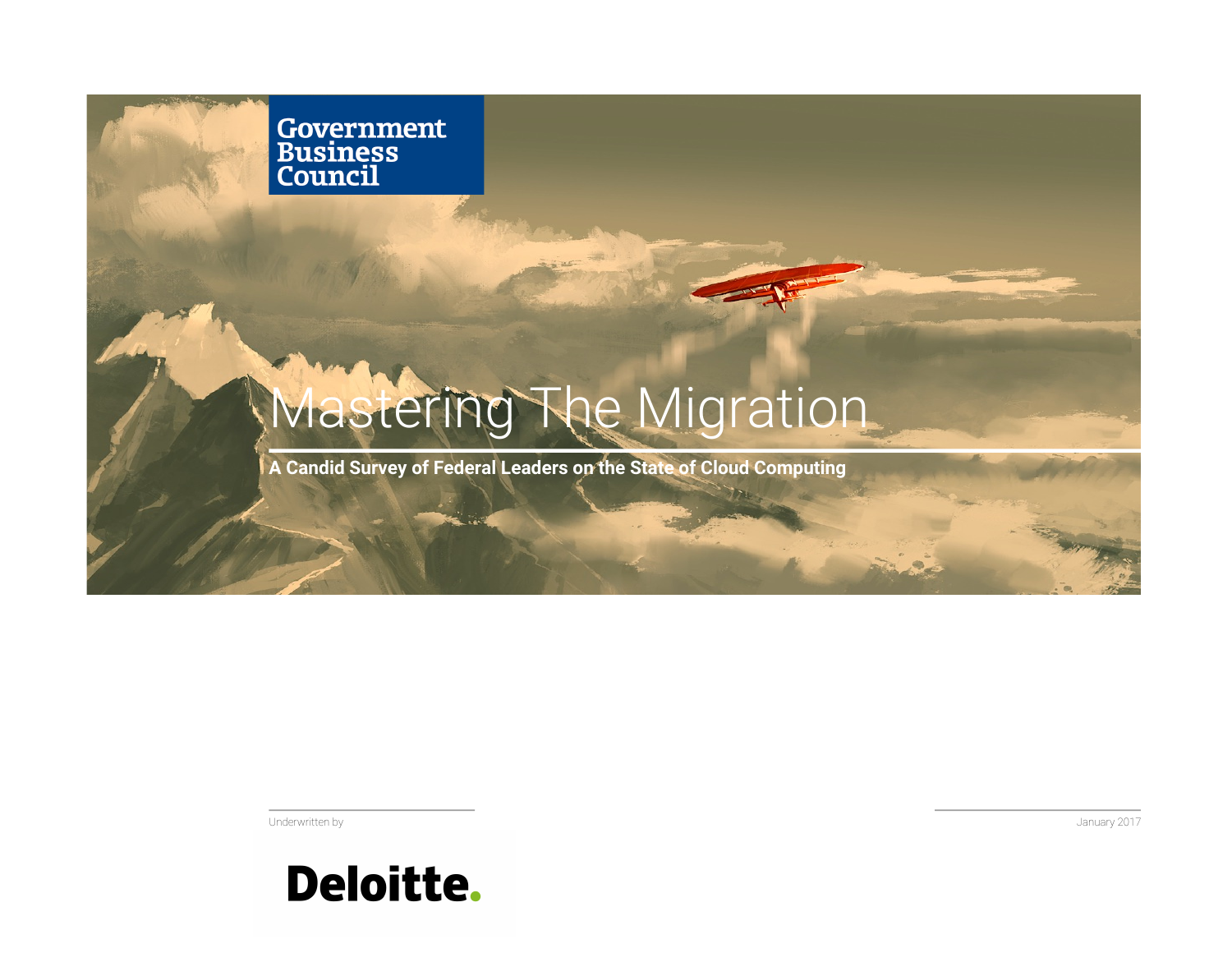## Table of Contents

**— Overview / 3** 

**— Executive Summary / 4** 

**— Research Findings / 5** 

**The Case For Cloud-Native / 10** 

**— Final Considerations / 15** 

**— Respondent Profile / 16** 

**— About / 18**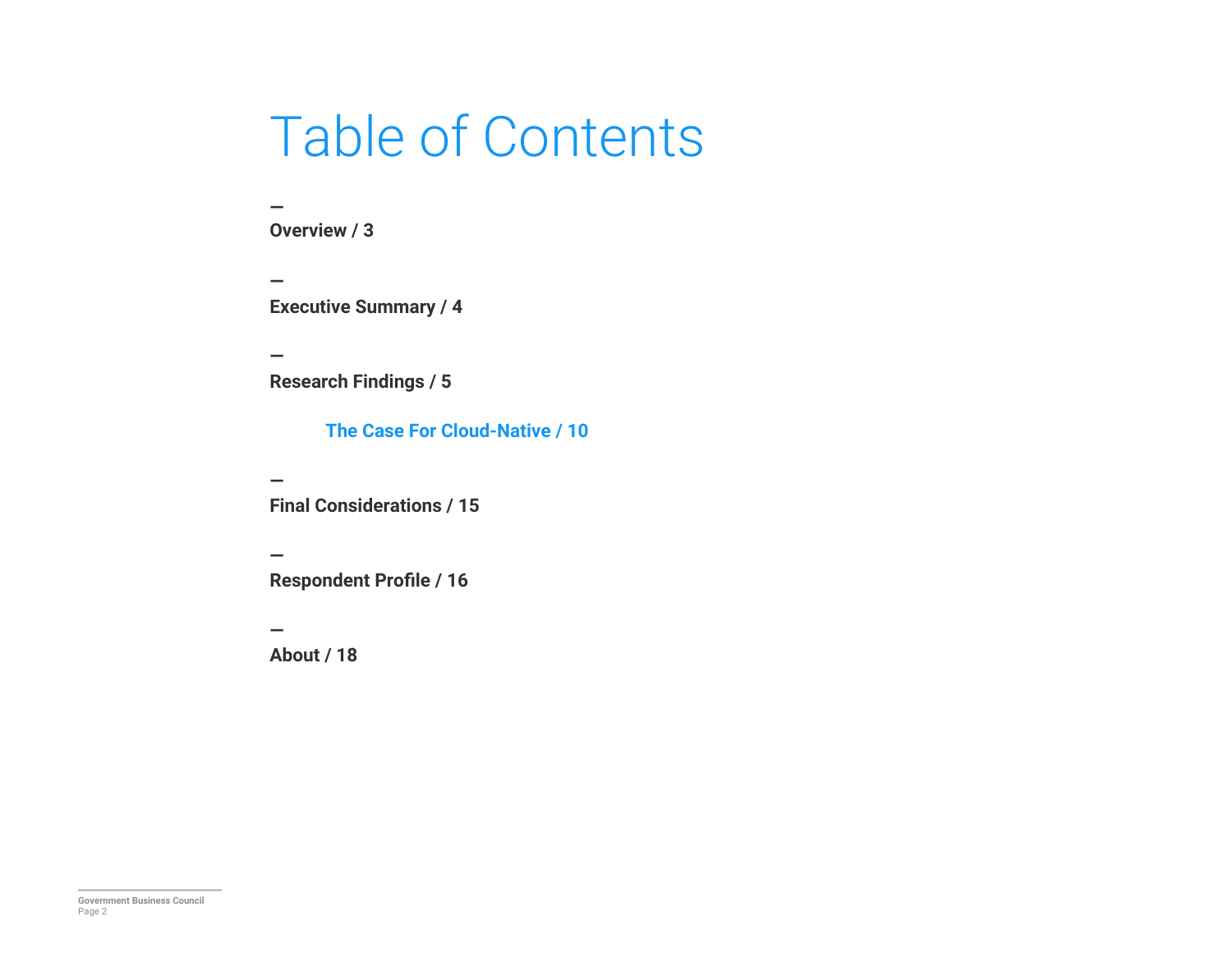## **Overview**

### **—**

#### **Purpose**

In February 2011, White House Chief Information Officer Vivek Kundra authored an ambitious federal policy aimed at elevating cloud computing investments to critical urgency across the federal government. Central to its message was the establishment of a "Cloud First" policy, mandating that agencies "modify their IT portfolios to fully take advantage of the benefits of cloud computing in order to maximize capacity utilization, improve IT flexibility and responsiveness, and minimize cost."<sup>1</sup> In the six years since the policy was released, have agencies responded appropriately? To investigate this and other factors contributing to the current state of cloud technology in the federal government, Government Business Council (GBC) and Deloitte undertook an in-depth research study.

**—**

#### **Methodology**

To assess the perceptions, attitudes, and experiences federal leaders have regarding cloud computing capabilities and migration efforts in government, GBC deployed a survey to a random sample of *Government Executive, Nextgov,* and *Defense One* online and print subscribers in November 2016. The pool of 328 respondents includes senior employees from more than 30 departments and agencies, with 56 percent holding positions at the GS/ GM-13 level or above. Respondents hail from a range of mission areas, the most represented being either technical/scientific or IT, program/project management, and administrative/ office services. 87 percent identify as non-DoD federal civilians and 14 percent identify as DoD or active duty military.

1. Federal Cloud Computing Strategy. February 2011.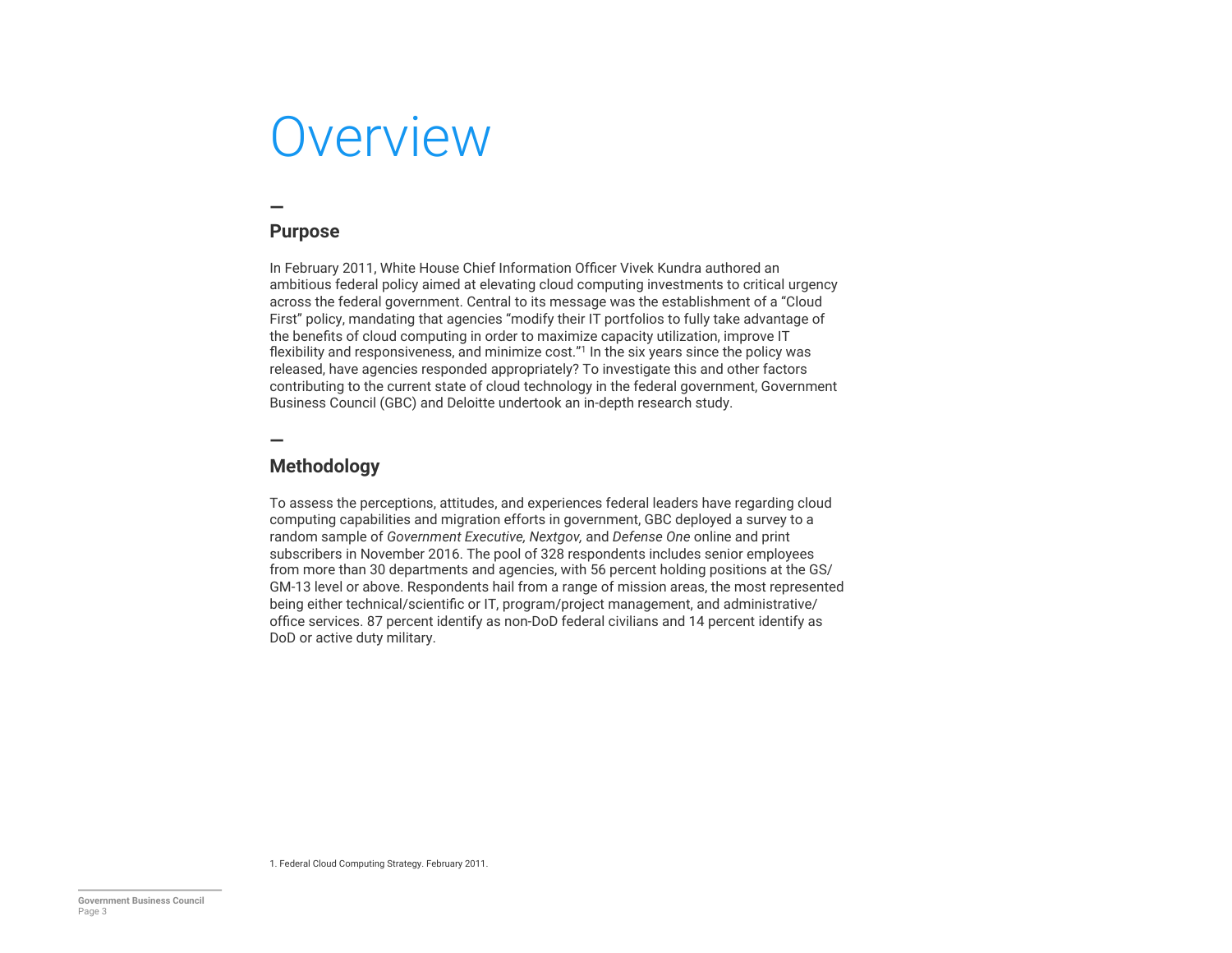## Executive Summary

### **"Cloud First" increased support for cloud, but its impact isn't universally felt**

1 in 3 respondents indicate that support for cloud technology at their agency has increased since Cloud First came on the scene. At the same time, 26 percent say the level of support has seen no change in the wake of the policy. Interestingly, another 31 percent report that cloud technology has had no noticeable impact on their agency's mission. Again, while more respondents cite cloud as having a positive impact (24%) than a negative impact (6%), a plurality either remain unconvinced of the efficiencies cloud can deliver or unaware of the potential benefits it offers.

#### **—**

**—**

#### **Many cite challenges in migrating applications to the cloud**

With 41 percent of respondents describing their migration efforts as mixed, problematic, or non-existent, the effort to transfer existing applications to the cloud has not been an easy journey for most. In fact, just 1 in 10 describe the transition as having been successful. The most common pain points cited for these difficulties are security concerns, lack of skills and IT expertise, and budget constraints. The difficulty of integrating or rewriting existing applications to fit cloud environments is another common hurdle, as those in charge of such efforts struggle to incorporate applications not originally developed with cloud in mind.

#### **—**

#### **Ease of operation, stability, and performance are most valued features, but current applications largely under-deliver in the cloud**

When asked to identify development features that would provide applications maximum effectiveness in the cloud, respondents most often cite ease of operation, stability, and performance as top priorities. However, 35 percent agree that their current applications were "not at all" developed to take advantage of cloud's unique capabilities. Consequently, those with opinions on the matter grade their applications more negatively when it comes to ease of operation, scalability, and agility. Yet in spite of these deficiencies, 14 percent say their organization will continue the lift-and-shift policy of rewriting applications to match cloud environments, with minimal or no attention paid to pursuing cloud-native architectures designed to enhance such desirable metrics.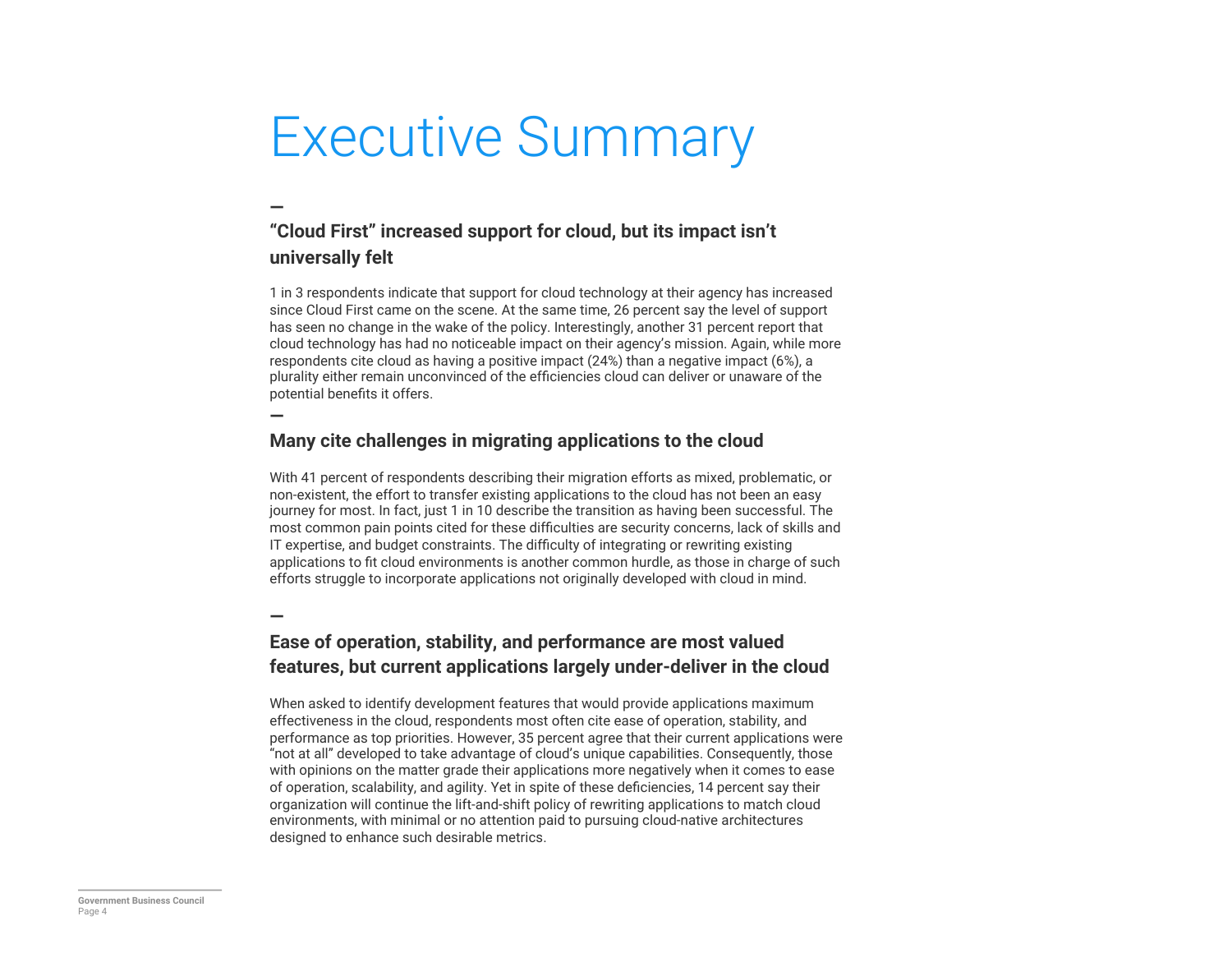# Research Findings

#### **Support for cloud computing has risen, but perceptions of its impact vary**

While a third of respondents indicate that support for cloud technology at their organization has increased in the wake of federal policy, 26 percent say there has been no change in their agency's prioritization of resources for this endeavor since 2011. At the same time, while more respondents describe cloud's impact on their organization as positive than negative, a sizeable number remain unconvinced of its influence.

**—**  *Since "Cloud First" was released 6 years ago, has support for cloud computing technologies within your organization increased, decreased, or stayed more or less the same?* 

| 33% | 26%                                | ን%        | <b>39%</b>                                                                                   |  |
|-----|------------------------------------|-----------|----------------------------------------------------------------------------------------------|--|
|     | Increased $\blacksquare$ No change | Decreased | $\blacksquare$ Don't know                                                                    |  |
|     |                                    |           | Percentage of respondents, n=326<br>Note: Percentages may not add up to 100% due to rounding |  |

**—**  *How would you describe the overall impact that cloud computing technologies have had on your organization thus far?* 



Note: Percentages may not add up to 100% due to rounding

## 1 in 3

respondents say their agency's support for cloud computing technologies has risen since the White House released the Federal Cloud Computing Strategy in 2011.

Also known as the Cloud First policy, its key objectives have been to:

- Articulate the benefits, tradeoffs, and considerations of cloud computing
- Provide a decision framework and case examples to support agencies in migrating towards cloud computing
- Highlight cloud computing implementation resources
- Identify federal government activities and roles and responsibilities for catalyzing cloud adoption

While more respondents say cloud computing has exerted a gross positive impact (24%) on their organization than a negative one (6%), nearly 1 in 3 say no noticeable impact has resulted from cloud implementation.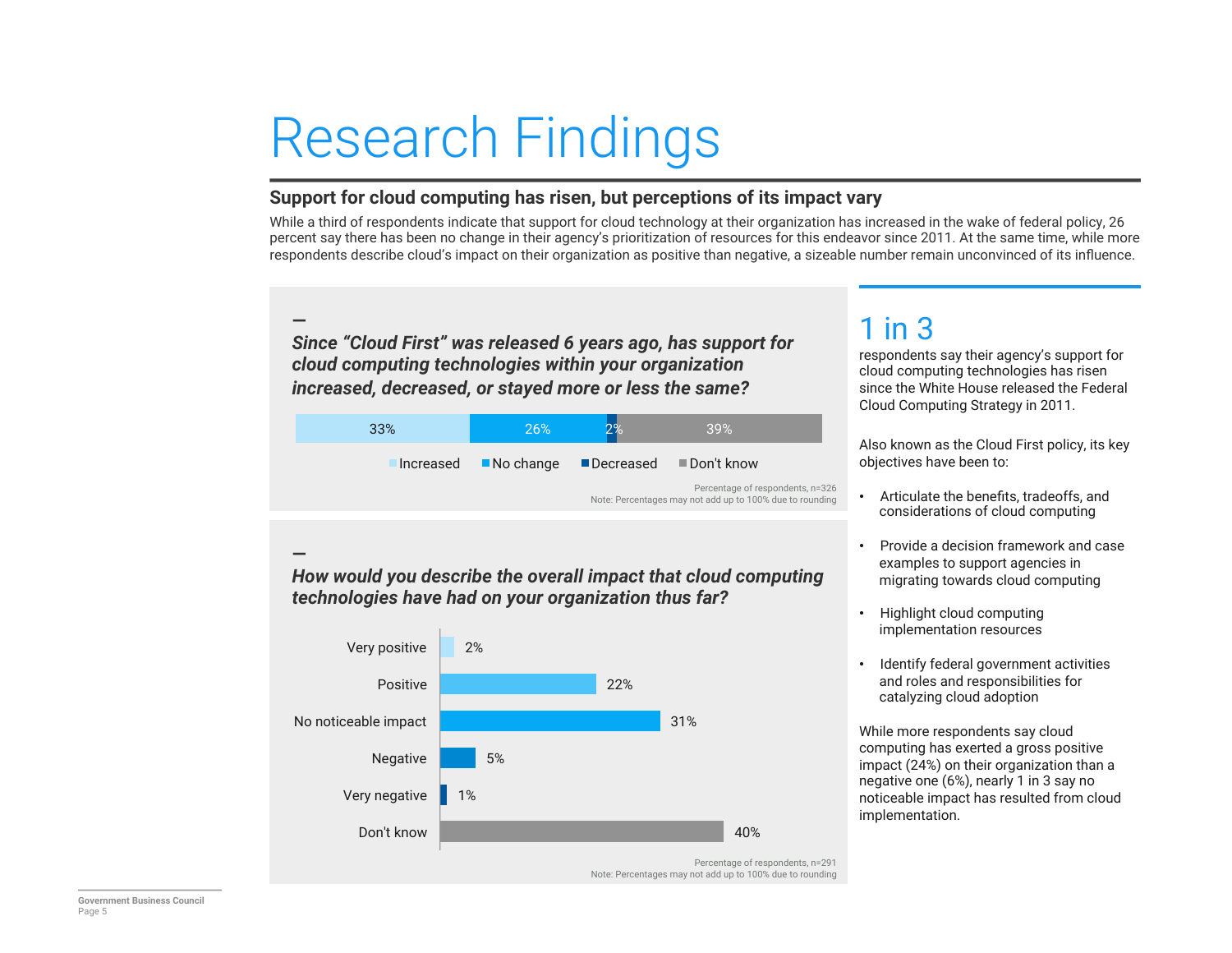#### **Security concerns lead the list of challenges facing agency cloud migration efforts / Research Findings**

41% of all respondents describe their agency's efforts to transfer applications to the cloud as mixed, problematic, or non-existent. When asked to elaborate the reasons for these difficulties, over half of this group points to security concerns as the major obstacle. A lack of skills/expertise (39%) and budgeting constraints (37%) are also continuing deterrents.

However, half of all respondents are unable to gauge their agency's migration process, underscoring that transition efforts have received low visibility across the federal workforce.



### 1 in 4

respondents describe their agency's efforts to transfer applications to the cloud as either problematic or non-existent.

"Other" includes responses such as antiquated equipment, lack of user training about how to use new technology, firewall restrictions, lack of contractor oversight, and an older management not interested in implementing such changes.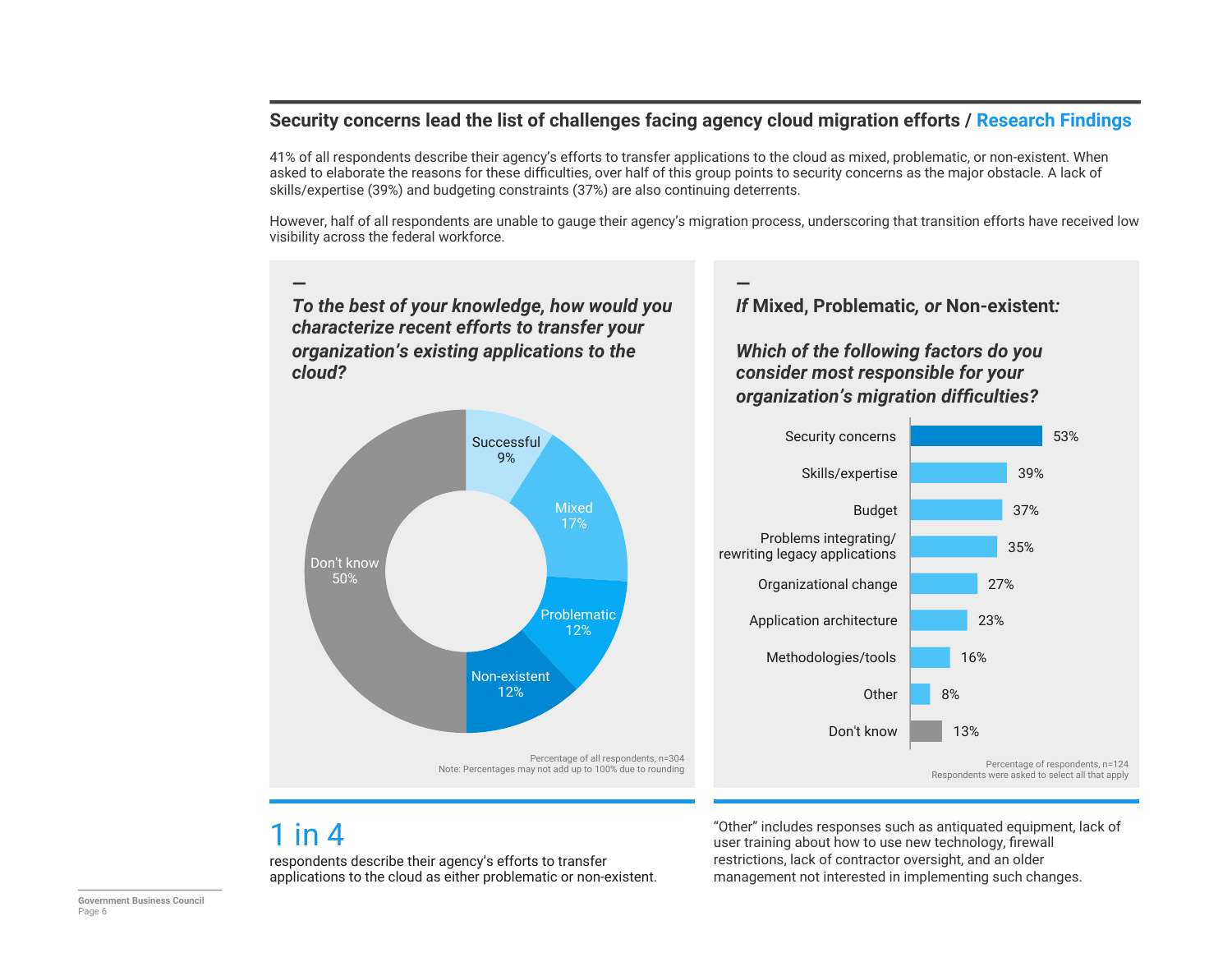#### **Compliance, data sharing drive cloud adoption, but data security challenges such efforts / Research Findings**

Respondents were asked to identify both the main factors driving cloud adoption at their agencies as well as the major obstacles facing these adoption efforts. Among potential drivers, compliance with federal mandates (25%) — such as FISMA and FedRAMP — and greater access to expanded data sharing capabilities (23%) receive the most attention. Among impediments, data security concerns is a major challenge according to 1 in 3 respondents.



"Other" includes responses such as inconsistent leadership, lack of training, and staffing shortages.

### 49%

of all respondents are unable to identify the main drivers motivating their organization's adoption of cloud technologies.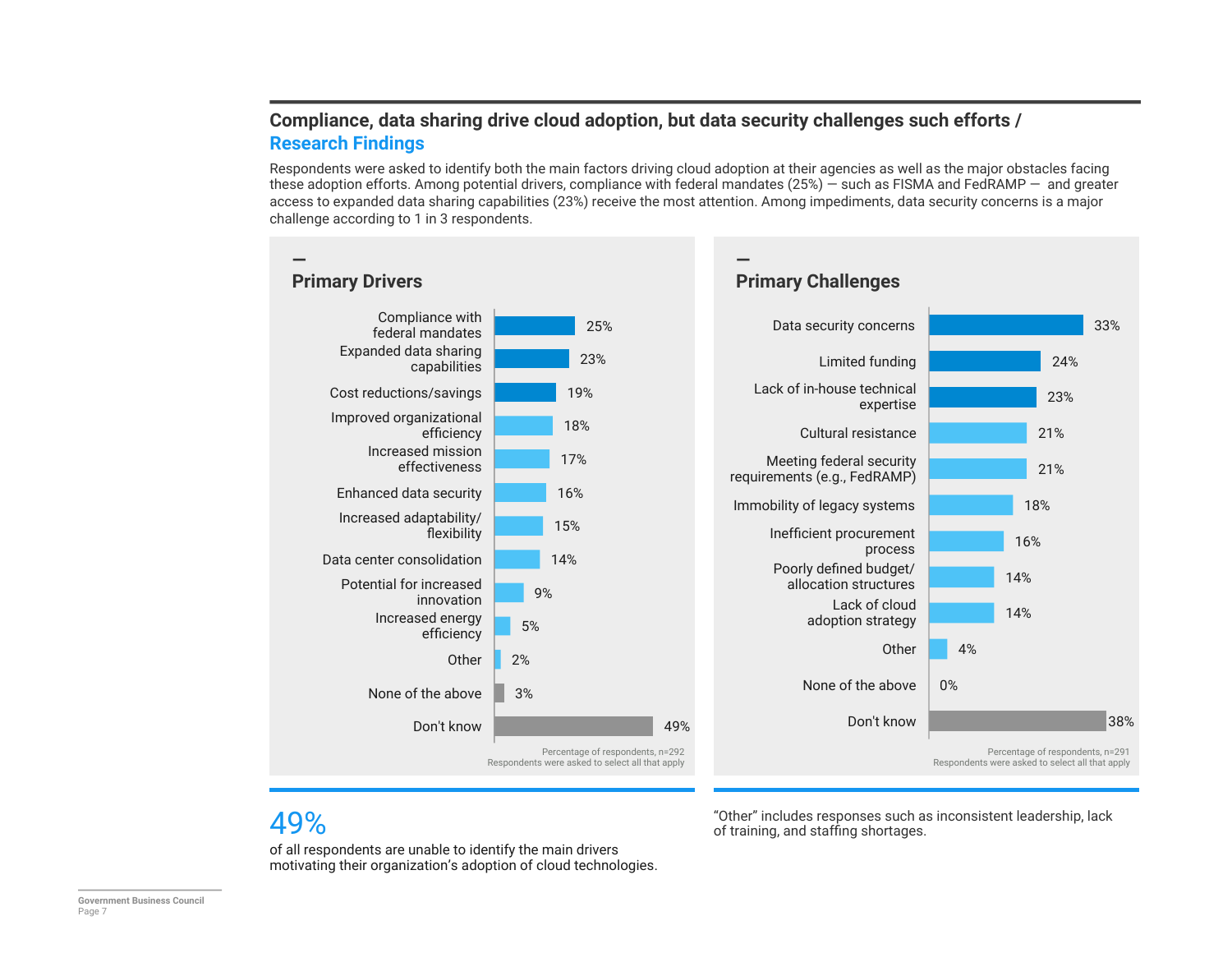**Among those who know, private cloud takes precedence as most common cloud technology in use / Research Findings** 

#### *To the best of your knowledge, which of the following cloud computing technologies does your department/agency currently deploy?*

![](_page_7_Figure_2.jpeg)

Perhaps owing to the technical nature of the subject, nearly 7 in 10 respondents are unable to identify the specific cloud computing technologies their agency uses. Among those who do know, however, 14 percent say their organization depends on private cloud technologies, which are on-site and internally managed. Likewise, more respondents say their agency employs a software as a service (8%) than those who cite platform as a service (5%) or infrastructure as a service (4%).

## Just 3%

of respondents cite the use of cloud-native architectures in their agency.

**—**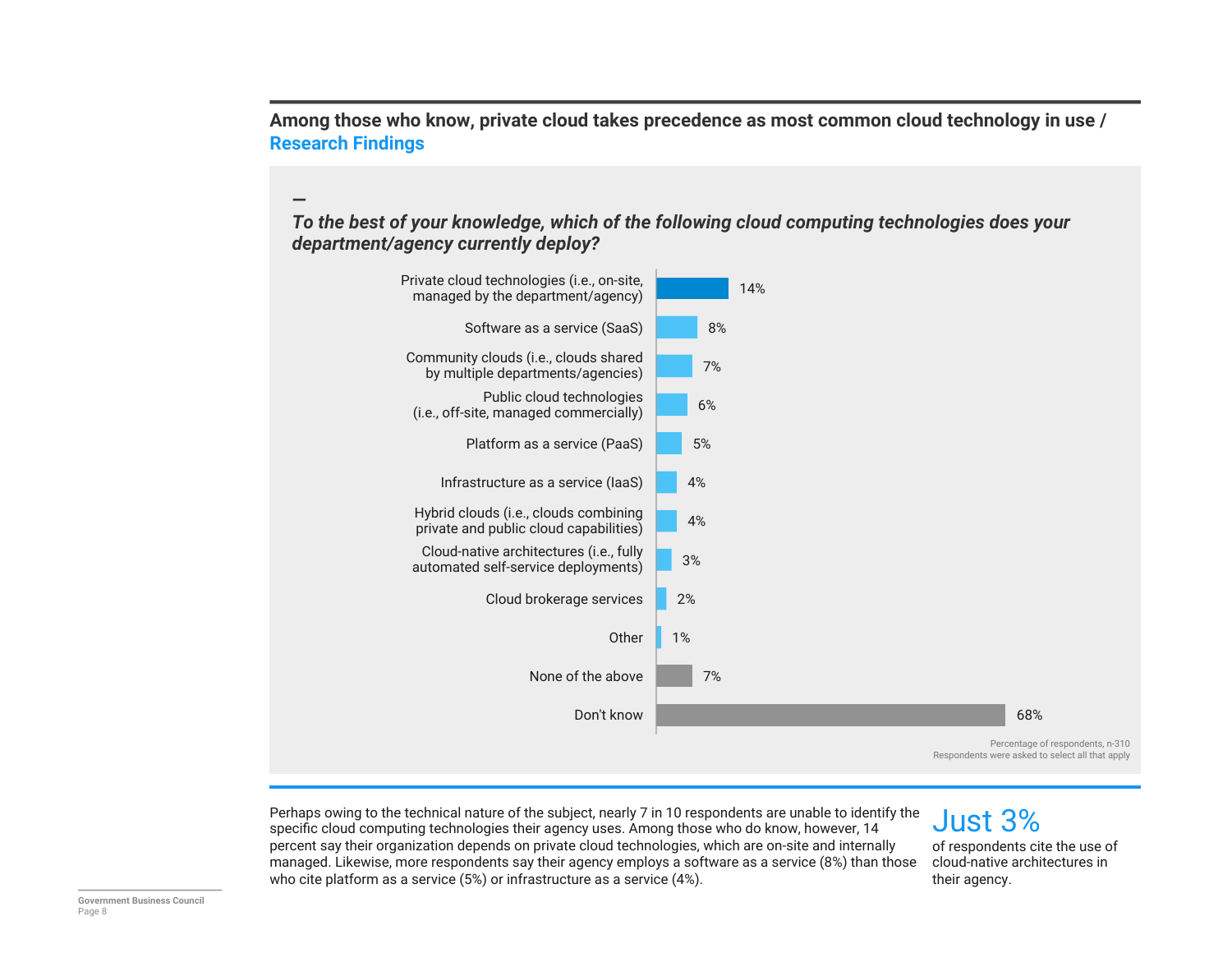**Respondents are divided as to whether data consolidation has accelerated cloud migration / Research Findings** 

**—**  *In your opinion, to what extent has data consolidation accelerated your agency's cloud migration efforts?* 

![](_page_8_Figure_2.jpeg)

Percentage of all respondents, n=260 Note: Percentages may not add up to 100% due to rounding

### 12%

of respondents say data consolidation has moderately or sharply accelerated their agency's cloud migration efforts.

**11%** believe it has barely accelerated such efforts, while…

**13%** are of the opinion that data consolidation has had no influence on the migration process.

 $C<sup>2</sup>$ Cloud environments are scalable and allow agencies to provision resources as required, on-demand. Consistent with the Cloud First policy, agencies shall use cloud infrastructure where possible when planning new mission or support applications or consolidating existing applications. Agencies should take into consideration cost, security requirements, and application needs when evaluating cloud environments.

**Data Center Optimization Initiative (DCOI)**  White House Memorandum, signed August 1, 2016. Link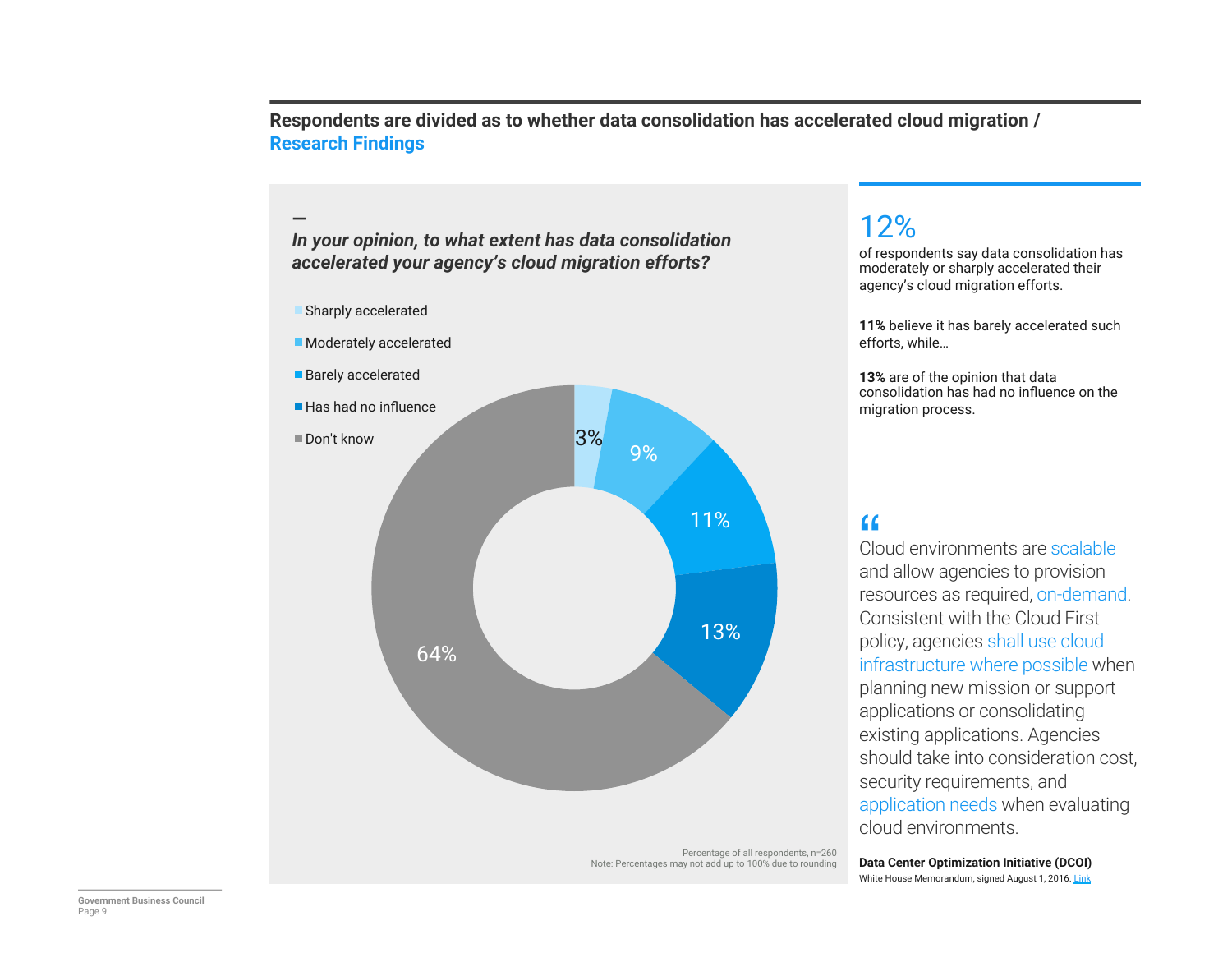# The Case For Cloud-Native

#### **Harnessing the full advantages of the cloud demands agencies rethink core development principles**

![](_page_9_Picture_2.jpeg)

Scalability. Rapid deployment. Navigational ease.

These are some of the core principles driving the push toward cloudnative architectures (CNAs) and applications in the federal government. While still in alpha stage, 18F's cloud.gov portal encourages agencies to take advantage of the benefits that CNAs can offer, including:

- The ability to quickly deploy applications that comply with federal policies — without needing to manage infrastructure
- The ability to scale applications on top of existing cloud services
- The freedom to experiment, build, and test prototypes without adding extra expense
- Shortening the path to ATO (Authority to Operate) for each new or updated application, because after your agency gives cloud.gov ATO, only your application needs to be evaluated for security and compliance

Going cloud-native involves a combination of **microservices**, **platform-as-a-service (PaaS) strategy,** and **devops** techniques to speed up deployment and cut the costs associated with conventional application maintenance.

Source: https://cloud.gov/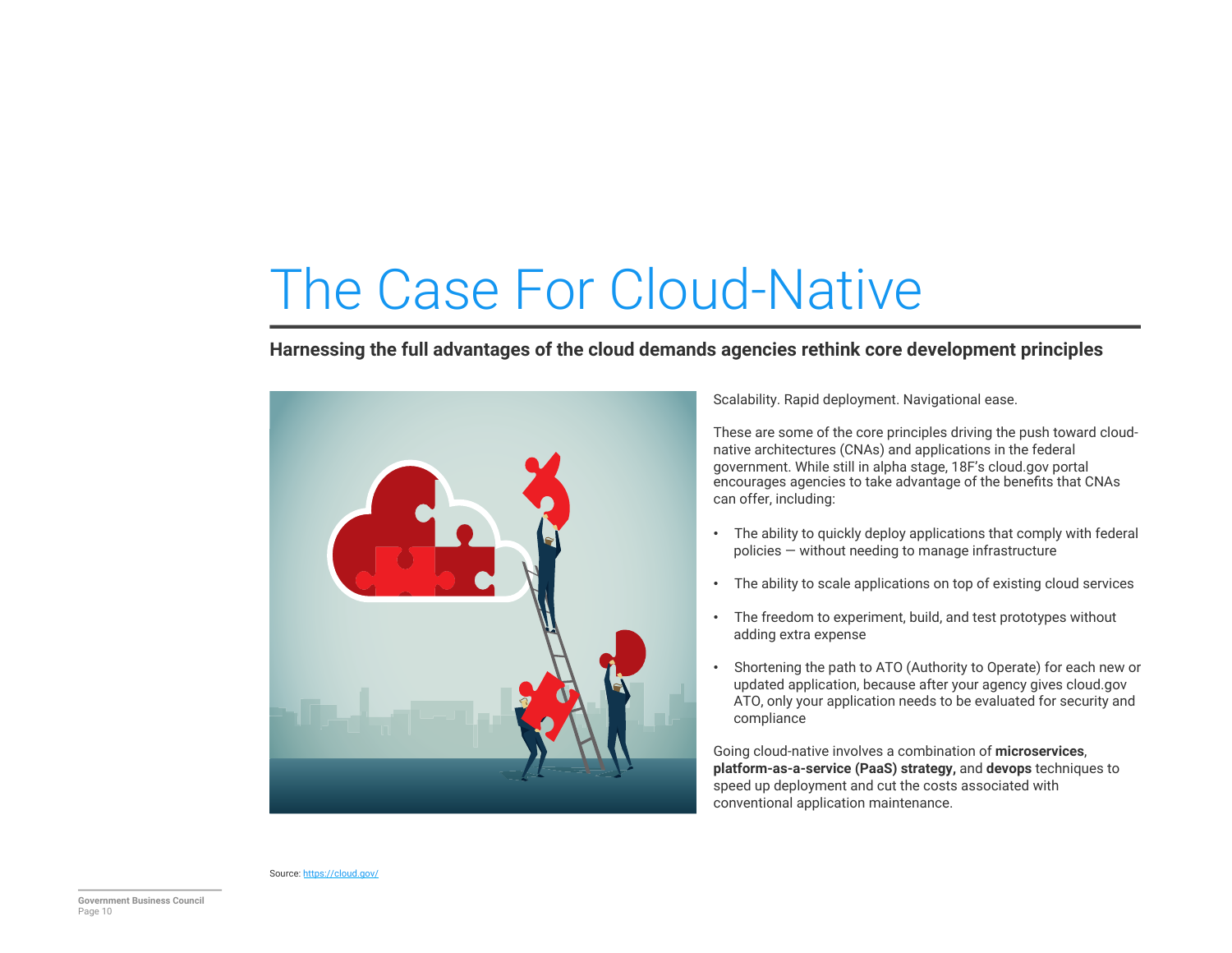**35 percent of respondents feel their current applications were never developed for the cloud / The Case For Cloud-Native** 

Percentage of respondents, n=272

Note: Percentages may not add up to 100% due to rounding

#### **—**  *What best describes your organization's current progress in leveraging cloud-native applications?*

![](_page_10_Figure_2.jpeg)

**—**  *Do you feel the applications you currently use on a dayto-day basis were originally developed to operate on a cloud environment (i.e., to take maximum advantage of capabilities unique to the cloud)?* 

![](_page_10_Figure_4.jpeg)

## 1 in 5

respondents say their organization is either extensively leveraging cloud-native applications or at least piloting early applications developed for the cloud.

At the same time, 8 percent of respondents indicate their agency is still only considering cloud-native possibilities and 9 percent have yet to explore cloudnative development altogether. Most respondents, however, are uncertain where their agency stands in terms of pursuing cloud-native designs. Together, these findings indicate that cloud-native has yet to receive widespread recognition as a major development goal, its impact only observed by a small group of early adopters and preliminary testers.

" We need applications designed to meet the needs of employees rather than just to match the existing system. Applications should increase our functionality, not lose it.

#### **Survey Respondent**

**Government Business Council** Page 11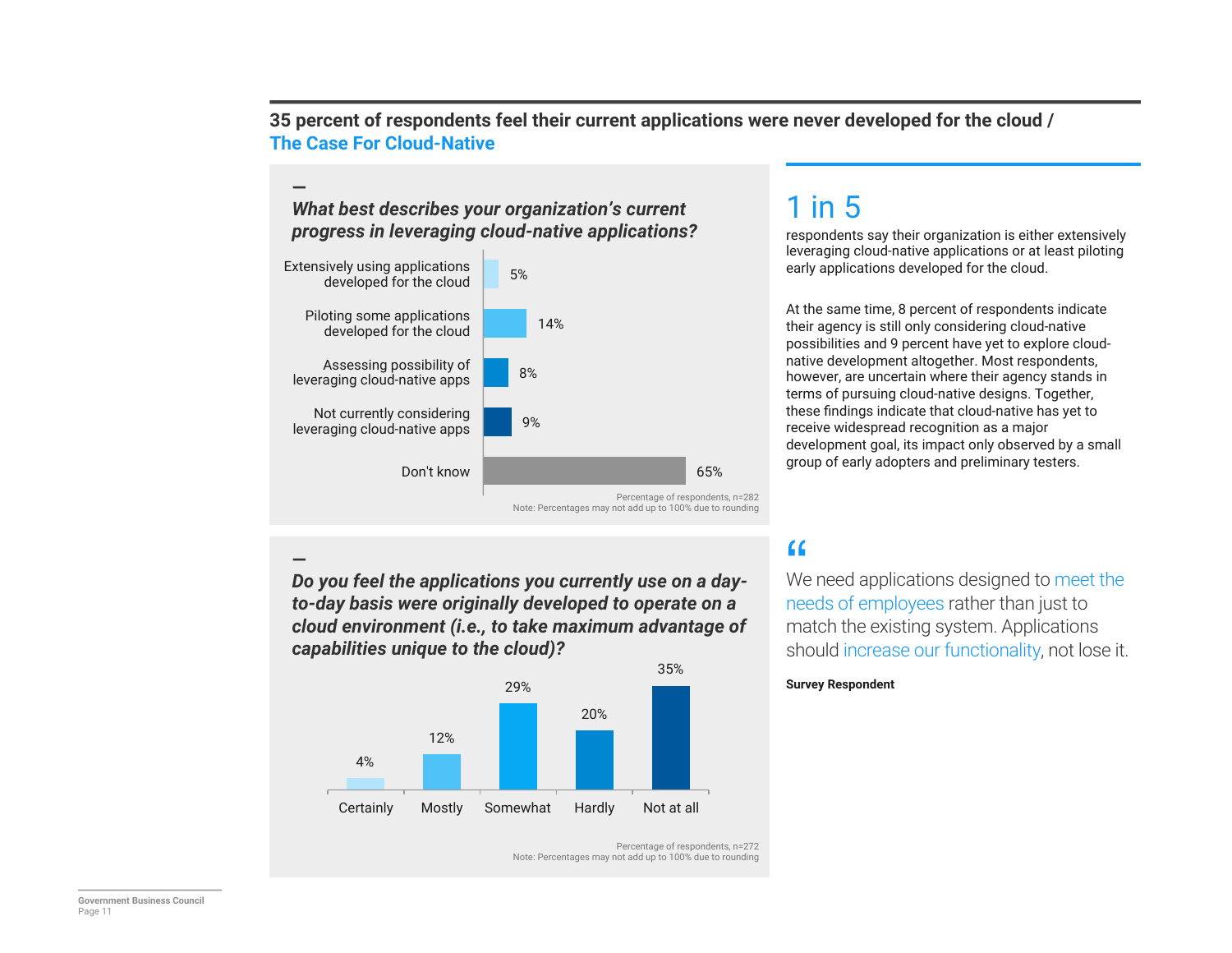#### **Regarding current cloud app performance, respondents give low marks to agility and rapid deployment / The Case For Cloud-Native**

When asked to grade their current cloud-enabled applications on a set of metrics, the majority of respondents are either unable to say or express lukewarm ratings across the board. Among all metrics listed, only *stability* — defined for respondents as 'sound privacy controls, security integrity, and disaster recovery' — receives a higher combined rating of 'good/great' (20%) versus 'fair/poor' (19%). All other application qualities fare more negatively, with particularly low scores given to *rapid deployment* (i.e., ease of implementing mission-specific functionality) and *agility* (e.g., ease of making modifications, creating new features).

#### *With regard to your organization's current cloud-enabled applications, how would you evaluate their performance along the following metrics?*

![](_page_11_Figure_3.jpeg)

Percentage of respondents, n=259, 256, 258, 260, 257, 260, 258, respectively Note: Percentages may not add up to 100% due to rounding

In addition to stability, respondents are slightly more favorable of applications when it comes to *performance* (e.g., page load times, uploading/downloading efficiencies) and *automation* (e.g., of application management, workflow). The fact that other features like *scalability* (e.g., ability to accommodate tasks of increasing complexity), *rapid deployment*, and *agility* are viewed less favorably could indicate that existing applications lack the very cloud-native properties which are critical to maximizing deployment speed, scalable solutions, and the addition of new functionalities when needed.

## 27%

of respondents grade their applications on agility as 'fair' or 'poor,' versus just 11% who consider it 'great' or 'good.'

**—**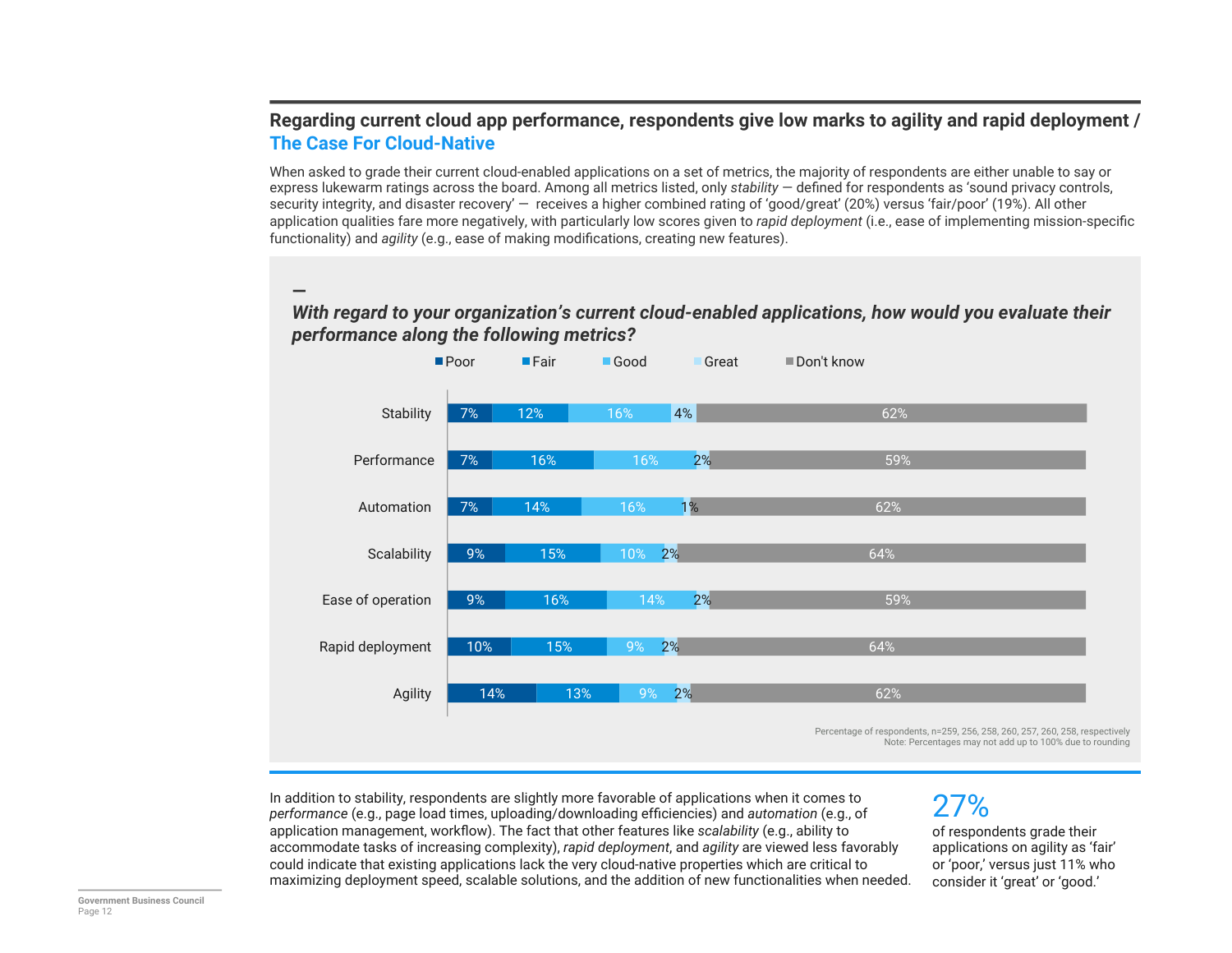#### **Respondents say ease of operation, stability, and performance should receive greatest design priority / The Case For Cloud-Native**

When asked how applications can be developed to have maximum effectiveness in the cloud, respondents place a high premium on having ease of operation, stability, and performance in the applications they use. The combination of these factors, and the 17-18 pt. favorability gap they hold over the next listed attribute, suggest that security, speed, and sensible, user-friendly navigation are at the top of respondents' wish lists when it comes to operating cloud-enabled applications.

#### **—**  *When designing applications to have maximum effectiveness in the cloud, which of the following attributes should receive highest priority in the development process?*

![](_page_12_Figure_3.jpeg)

However, even while ease of operation, stability, and performance receive the majority of attention, at least 1 in 5 also favor applications with greater agility to modify existing features as well as the flexibility necessary to scale applications for solving tasks of increasing complexity.

44%

of respondents prioritize applications with simple navigation, intuitive controls, and a short learning curve.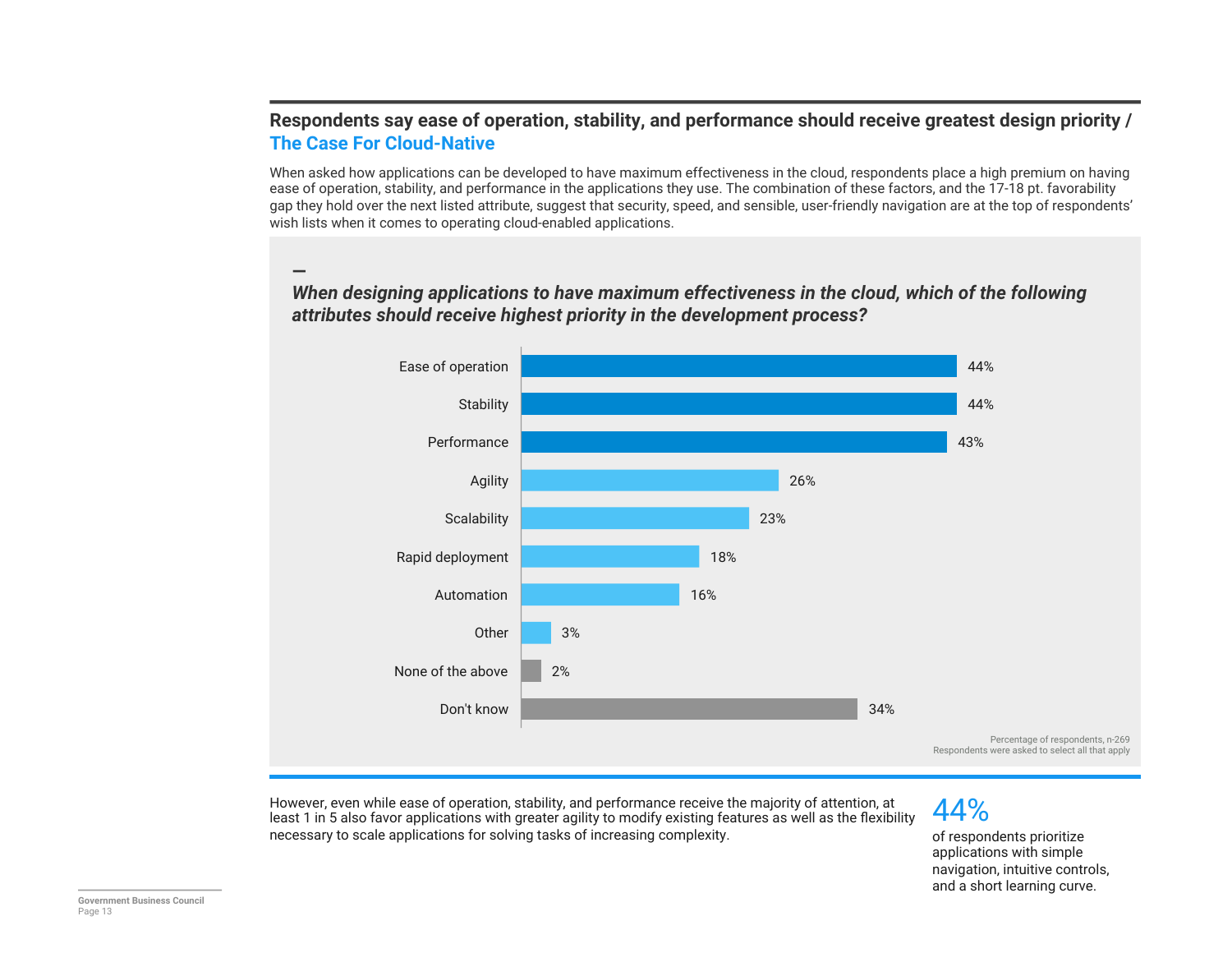#### **1 in 5 respondents say their agency will prioritize or explore cloud-native development going forward / The Case For Cloud-Native**

19 percent of respondents indicate their agency will either strongly prioritize cloud-native architectures and applications or, at the very least, explore cloud-native options in the near future. Meanwhile, 14 percent are confident their agency will continue current trends of "lift-andshift," the practice of writing applications to fit existing legacy system requirements in cloud environments. However, another 67 percent are unsure what direction their agency will pursue, perhaps indicative of the technical nature of the subject and the niche audience involved in such decision-making.

### 9% 10% 14% 67% Percentage of respondents, n=262 Note: Percentages may not add up to 100% due to rounding Will continue writing applications into existing legacy systems, with minimal or no attention paid to developing cloud-native applications Don't know Will explore cloud-native options, but maintain "lift-andshift" policy of rewriting applications for cloud environment Will strongly prioritize cloudnative architectures and applications localized to cloud

#### **—**  *To the best of your knowledge, which best describes your own organization's current commitment toward future development of cloud-native applications?*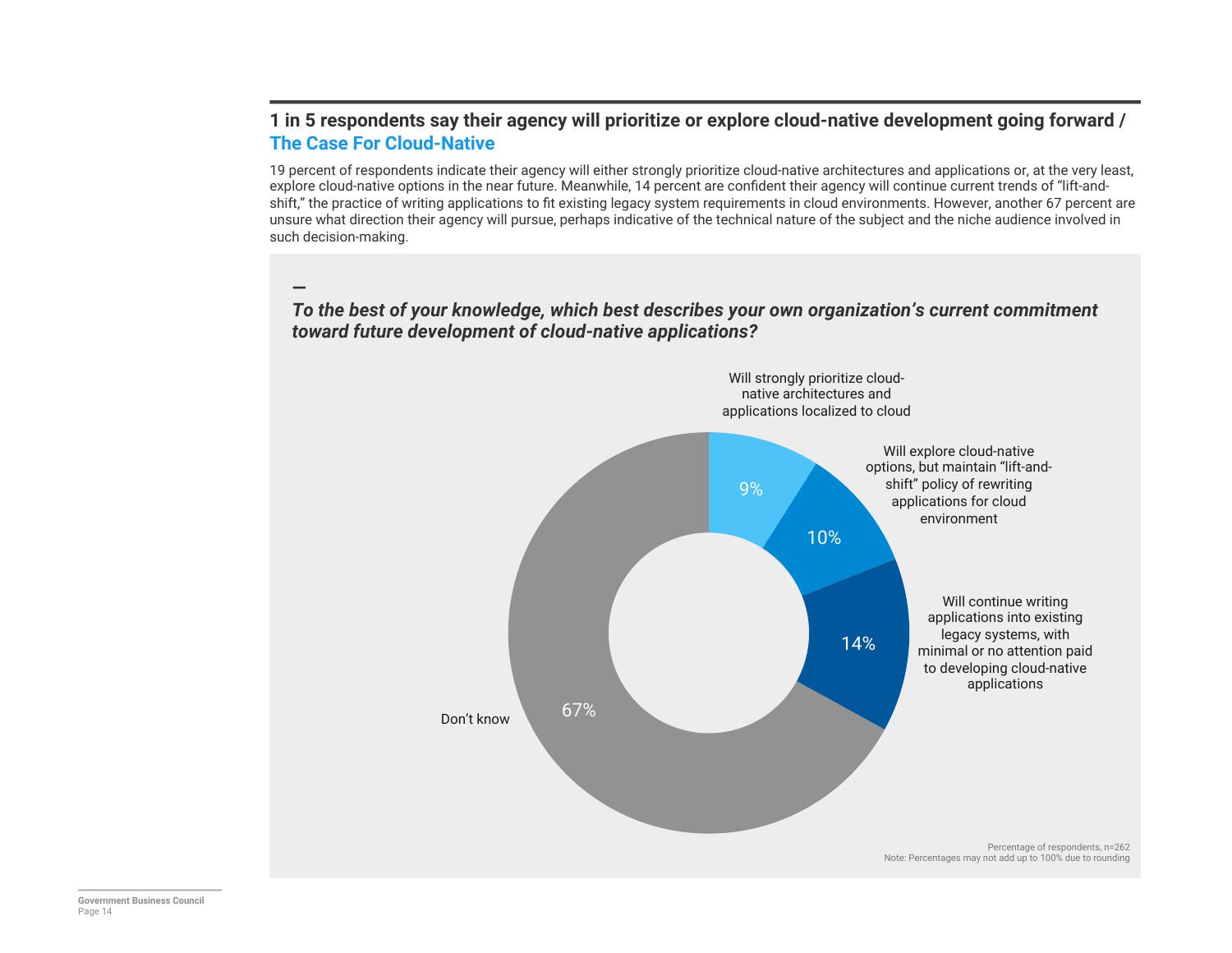# Final Considerations

**When considering how to take full advantage of the cloud:** 

**—**

#### **Avoid cloud sprawl, resist lift-and-shift, and take stock**

Even as federal mandates like Cloud First and the potential for expanded data sharing continue to drive agencies to adopt new cloud technology, a number of major obstacles stand in the way. With 1 in 4 respondents describing their efforts transferring applications to the cloud as problematic or non-existent, and over half attributing these difficulties to security concerns, agencies must find cloud solutions that safeguard information without sacrificing mobility. At the same time, IT leaders should avoid "cloud sprawl," the result of going all-in on cloud without first having a clear strategy in mind for how to manage multiple cloud environments and the organizational changes demanded by this transition. The current "lift-and-shift" of applications into the cloud may be expedient, but is unsustainable in the long term as cracks in the veneer begin to show: periodic slowdowns, performance disruptions, and buggy navigation — common results of a development process that never originally had the cloud in mind.

**—**

#### **The secure path forward is "cloud-native"**

Instead, agencies should think seriously about organizing their cloud in a way that hosts applications most effectively. One way agencies can move in this direction is by pursuing a "cloud-native" approach. Rather than devoting an already constrained IT budget to maintaining legacy hardware and infrastructures, organizations can seek expert guidance and tools from industry leaders in the cloud-native space, allowing for more automated maintenance, secure iterations, and development of applications that truly realize the full capabilities of the cloud. Such applications will not only be more secure, but agile, scalable, and navigationally intuitive for the end users who need them most.

#### **—**

#### **Leverage the trailblazers**

The good news? The brilliant folks at 18F and GSA are already leading the way. Through cloud-native workshops like Cloud.gov, agencies can begin investing in smarter cloud management and application design immediately. The platform has already implemented more than 300 applications in partnership with several agencies, and that number will rise as more realize the benefits of cloud-native architectures. The Department of Education's College Scorecard and 18F's Federalist project are only the beginning. By leveraging these trailblazers and the expertise of cloud-native industry leaders, agencies can avoid the sprawl once and for all. Innovation is here, and its vehicle is cloud-native.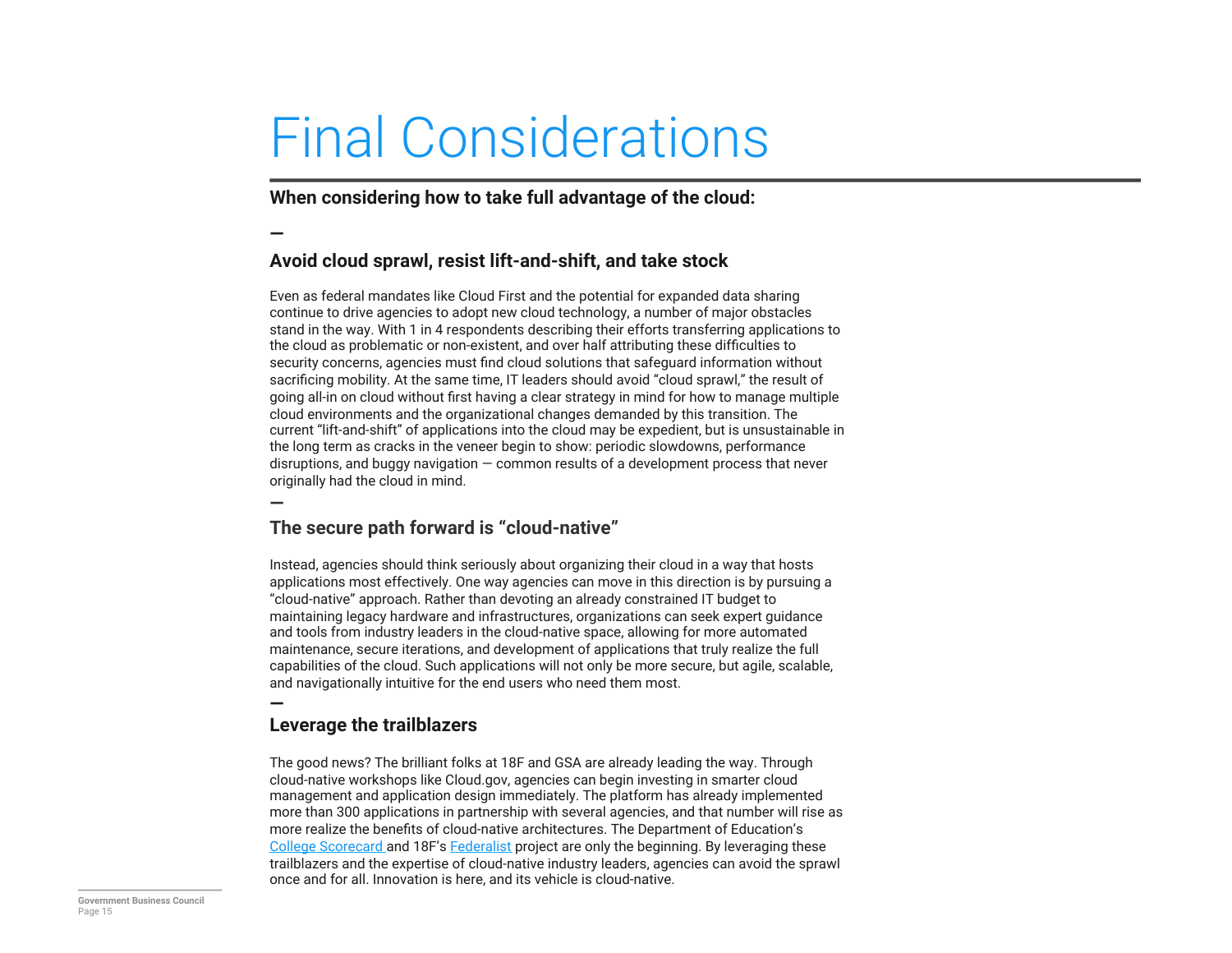# Respondent Profile

**A majority of respondents hold senior positions within the federal government** 

![](_page_15_Figure_2.jpeg)

### 87%

of respondents identify as federal government civilians working outside DoD.

### 56%

of respondents identify as working at the GS/GM-13 level or above.

## 40%

of respondents are supervisors who oversee at least one employee, either directly or through direct reports.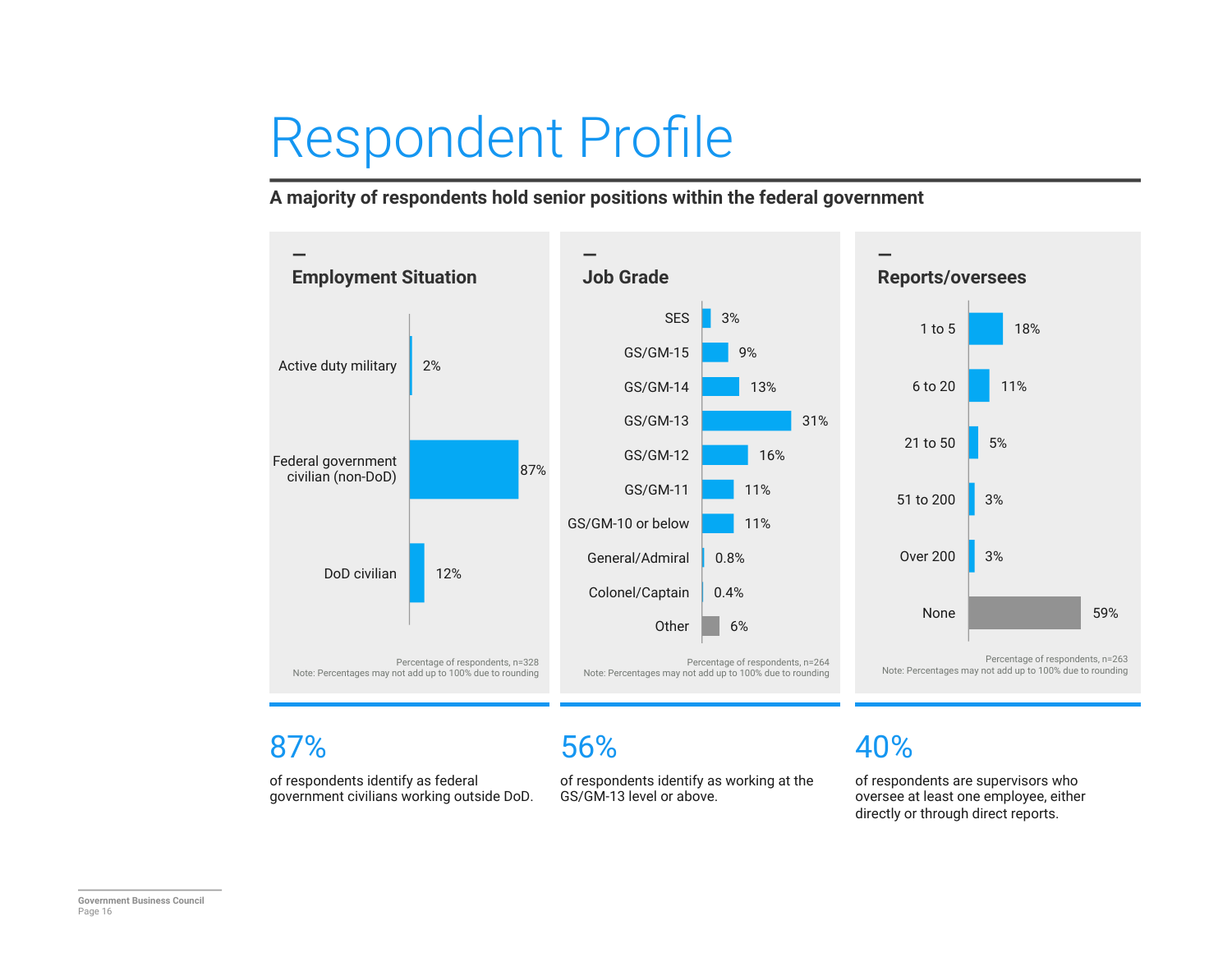![](_page_16_Figure_0.jpeg)

#### **Most widely represented cohorts are respondents with technical or program management background / Respondent Profile**

**—** 

Interior

**Departments and agencies represented** 

| Interior                                                         | Congress/Legislative<br><b>Branch</b>                      |  |
|------------------------------------------------------------------|------------------------------------------------------------|--|
| Agriculture                                                      |                                                            |  |
| <b>Veterans Affairs</b>                                          | Navy                                                       |  |
| <b>Treasury</b>                                                  | Energy                                                     |  |
| <b>Health &amp; Human Services</b>                               | Transportation                                             |  |
| Army                                                             | Commerce                                                   |  |
| <b>Social Security</b><br>Administration                         | <b>Government Accounta</b><br>Office                       |  |
| Office of the Secretary of<br>Defense                            | Office of Personnel<br>Management                          |  |
| <b>Environmental Protection</b>                                  | State                                                      |  |
| Agency                                                           | Central Intelligence<br>Agency<br><b>Combatant Command</b> |  |
| <b>Homeland Security</b>                                         |                                                            |  |
| <b>General Services</b>                                          |                                                            |  |
| Administration                                                   | <b>Marine Corps</b>                                        |  |
| Labor                                                            | <b>Education</b>                                           |  |
| <b>National Aeronautics &amp;</b><br><b>Space Administration</b> | <b>National Science</b><br>Foundation                      |  |
| Air Force                                                        | <b>Small Business</b>                                      |  |
| Justice                                                          | Administration                                             |  |
|                                                                  | Other independent ag                                       |  |
|                                                                  |                                                            |  |

nch Navy rgy nsportation nmerce ernment Accountability ce ce of Personnel **nagement** te tral Intelligence ncy! Combatant Commands ine Corps cation ional Science ndation all Business

er independent agency

Respondents, n=328

Respondents were asked to choose which single response best Departments and agencies are listed in order of frequency. describes their primary job function.